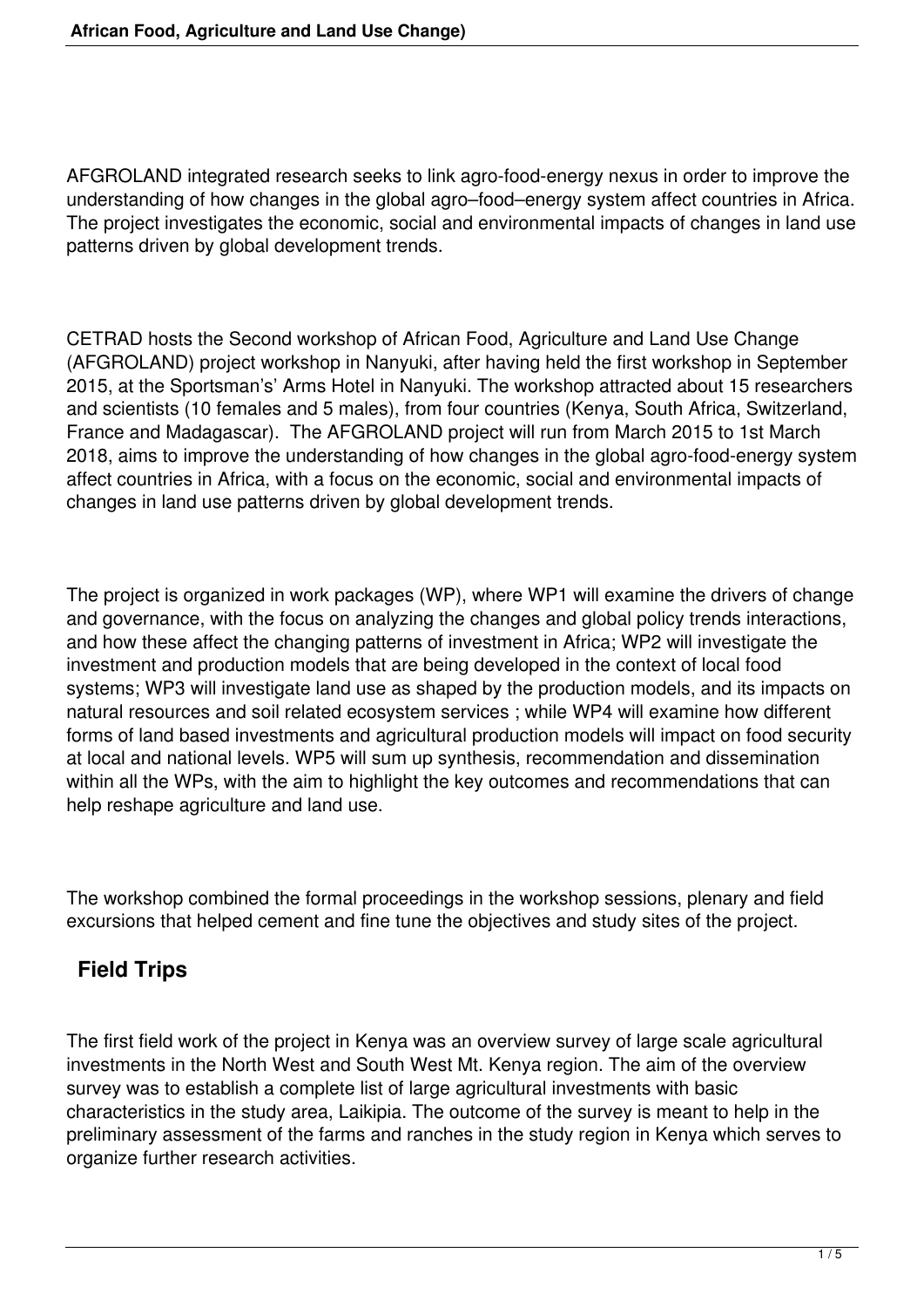The survey focused on agricultural/livestock production investments and large-scale flower farms which are generally land based and purely involved in processing and market-oriented activities. In addition, the investments are involved in entrepreneurial management and have an accounting system.

CETRAD's 1996 and 2013 databases of large scale farms, comprising of 116 farms and ranches constituted our sampling frame. The selection criteria for the 116 farms and ranches involved all the farms that had been established after year 2003, as these would represent the most recent changes that would be of importance to the study on land use change.>Therefore, following additional consultations, it was agreed that data be collected from 43 large scale farms, after two of the farms were noted to have been out of the scope of the survey.

However, after the project's second workshop, it was agreed that farms and ranches that had been established earlier to be also incorporated to make the results for this survey more robust. The farms and ranches that were established earlier and are within the study area comprised of 16 farms and ranches.

## **Project Financiers**

Agence Nationale de la Recherché, France National Research Foundation, South Africa Swiss National Science Foundation, Switzerland

## **Partners**

The project comprises of inter-disciplinary partners that has a mix of scholars and practitioners, policy makers, decision makers, geographers and anthropologists, has her partners emanating from the following institutions:

- CIRAD French Agricultural Research Centre for International Development, France
- CDE- Centre for Development and Environment, University of Bern, Switzerland
- University of Pretoria, South Africa
- Centre for Training and Integrated Research in ASALs Development CETRAD, Kenya
- Malagasy land Observatory Madagascar
- ILC- International Land Coalition

NEPAD Business Foundation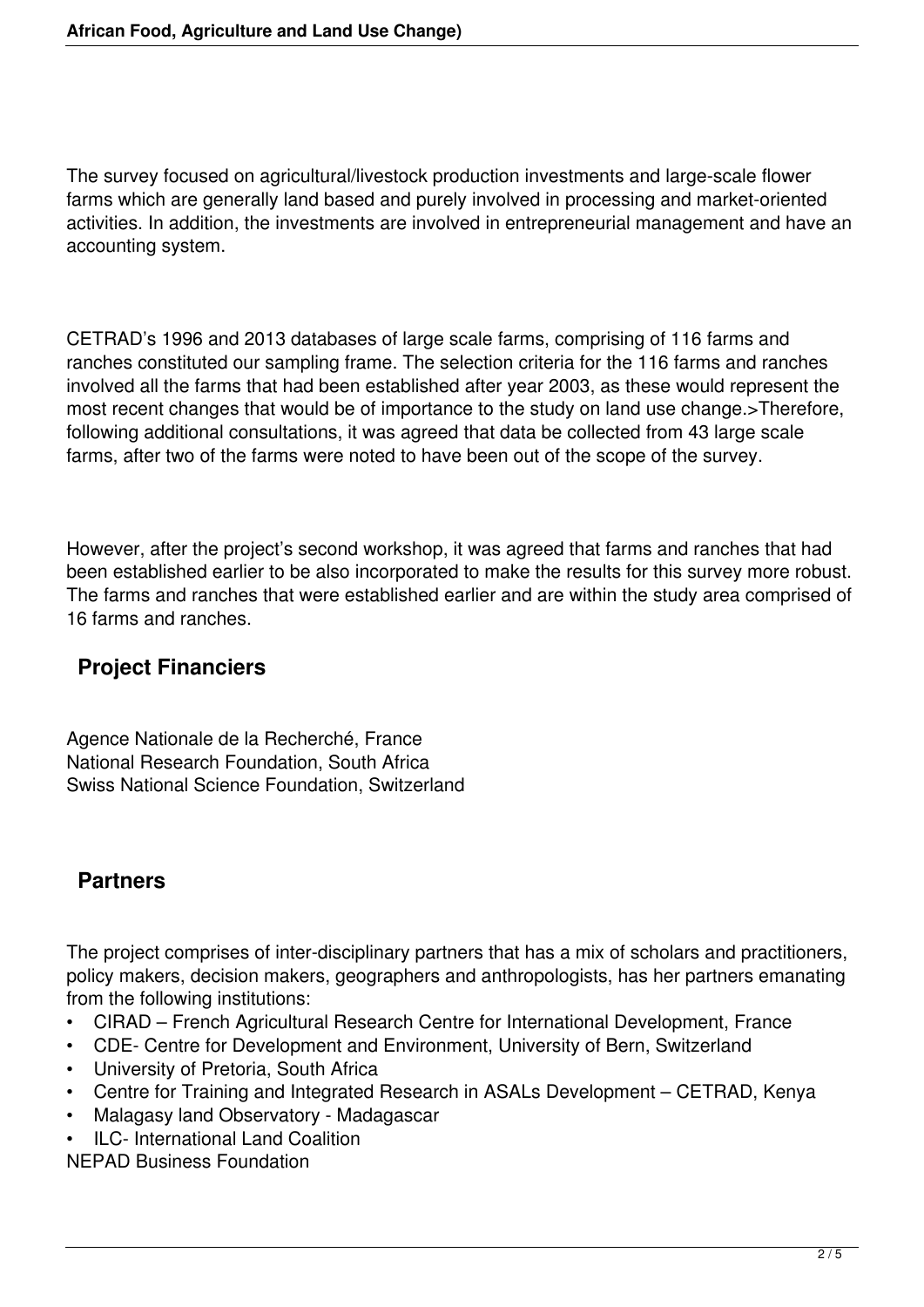#### **Next steps - Way Forward**

The team of researchers and scientists' extensive discussions culminated into fine tuned objectives, detailing the relevant target respondents for each Work Package as well as timelines for commencement of data collection by each country and work package. Similarly, the team proposed for a follow up workshop to be held in Madagascar before early June 2016.

#### **The project is structured in 5 work packages:**

**WP 1** - focuses on drivers of change and governance, where the WP will start by mapping out the key drivers of change in the global agro-food-energy systems, placing emphasis on the role of Europe to determine how these changes and global policy trends have interacted with changing patterns of investment in Africa;

**WP 2** examines the investment and production models theme, and will further assess and examine agricultural production and investment models being developed within a broader<br>context of local food systems: (
Field work is over..) context of local food systems; (

**WP 3** focuses on the thematic area of land use, natural resources and soil related ecosystem, aimed at assessing the land uses and their impacts on natural resources management in relation to the new land usages and production models; (**Field work in progress**)

**WP4** focuses on food security, and aims to assess how the different forms of land based investments and agricultural production models, impact food security at local and national levels. ( **Field work in progress**)

**WP5** is the integrative package (all WPs contributions) that will synthesize the results, offer recommendations and disseminate the results in various ways, to promote stakeholder engagement geared towards transforming the entire line of thematic foci.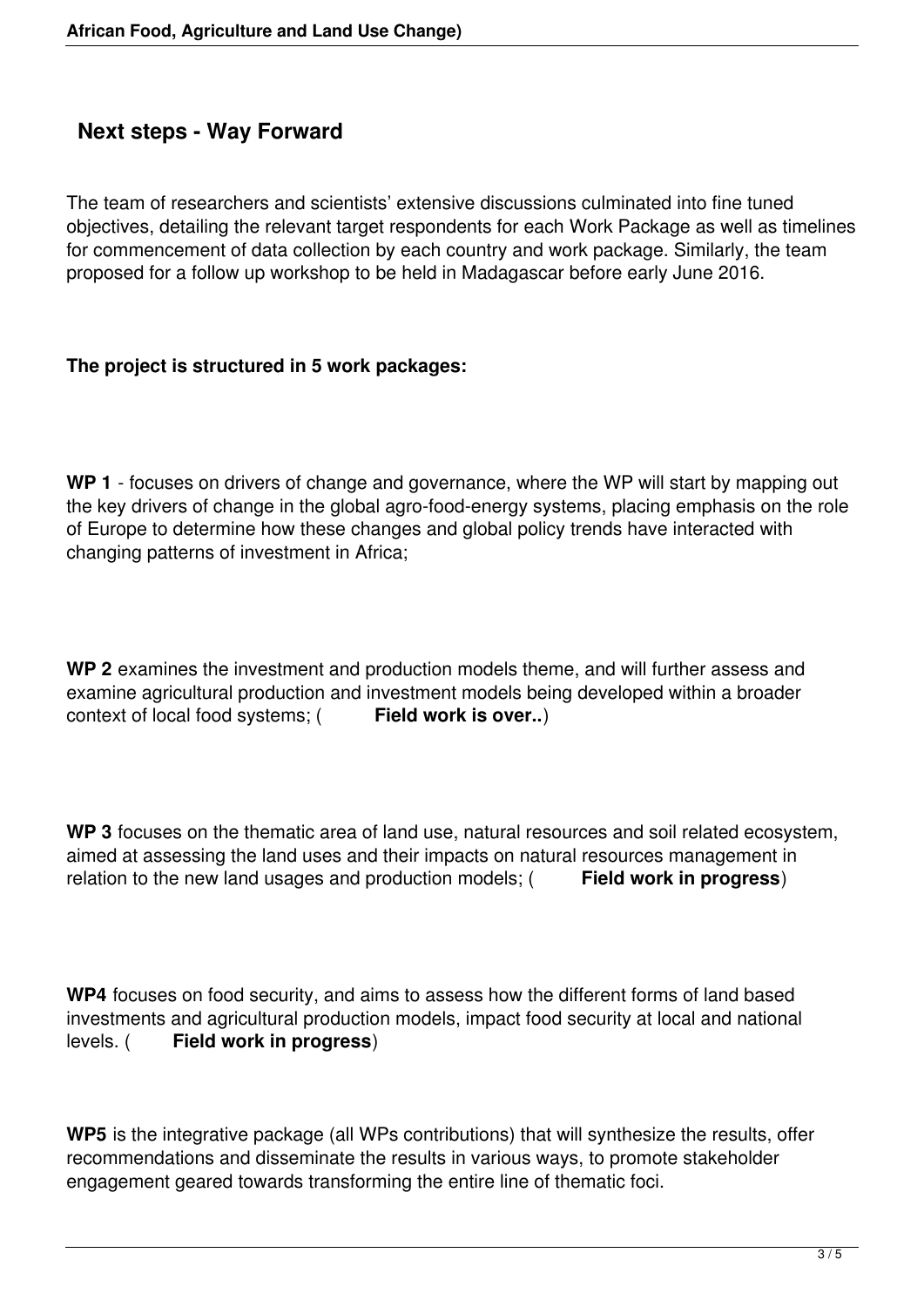